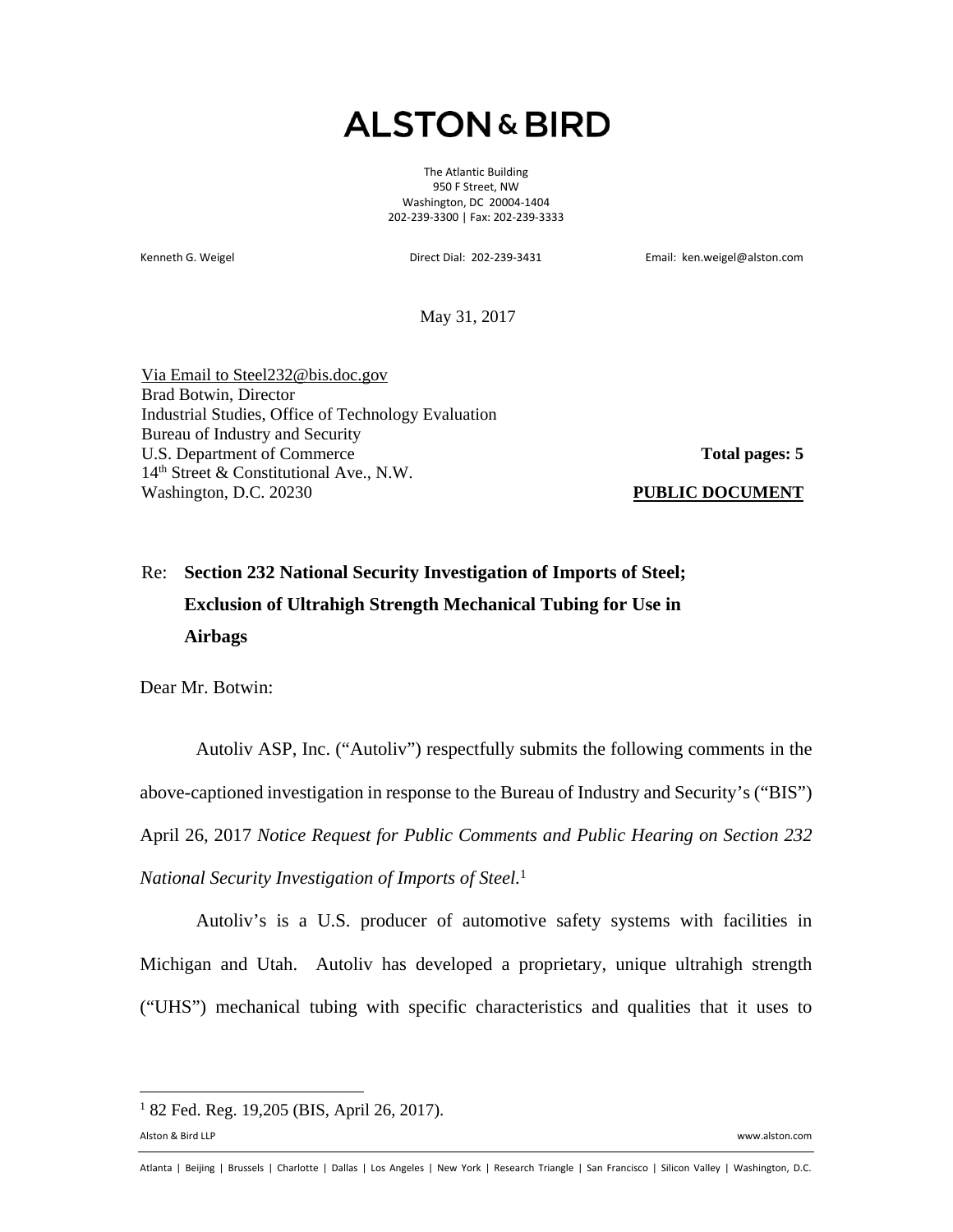produce airbags. This tubing is classified under item 7304.51.5060 of the Harmonized Tariff Schedule of the United States ("HTSUS"). As no U.S. steel producer is able to qualify to supply this particular UHS mechanical tubing to Autoliv, Autoliv has been sourcing the product from a few reliable foreign suppliers. It allows Autoliv to produce airbags in the United States for U.S. automobile producers, and to contribute to the safety of U.S. drivers. Therefore, the importation of this product poses no threat to U.S. national security and should be excluded in the event of the imposition of any restrictive measures arising from this investigation.

The UHS mechanical tubing at issue is a type of cold-drawn seamless carbon tubing of circular cross-section with a circumference of 25-50 mm and a wall thickness of 1.8-2.4 mm with a tensile strength in excess of 1000 Mpa (145 ksi) using the ASTM A370 test method. It must be produced using a quench and temper process after cold drawing and be able to exhibit 50 percent or greater ductile characteristics at temperatures of -60C or colder after cold working (production of final component), based on Autoliv's modified ring charpy test method. UHS tubing after use in production of an airbag must be capable of maintaining a minimum inside pressure of 19,000 psi. Additionally, both inner and outer diameter surfaces must be free of pitting, scaling and surface anomalies. The average of the values of the surface roughness is not to exceed  $25 \mu m$  in Rz and this measurement is taken on the final product. The product is made to a proprietary specification that is different from any ASTM or other industry specification.

In addition, the tube's chemistry must meet Department of Transportation ("DOT") requirements for compressed gas cylinder applications found at 49 CFR § 178.65: DOT regulation for pressure vessel for safety components for automotive market. This specification defines requirements for UHS and EU high strength (EU-HS) seamless steel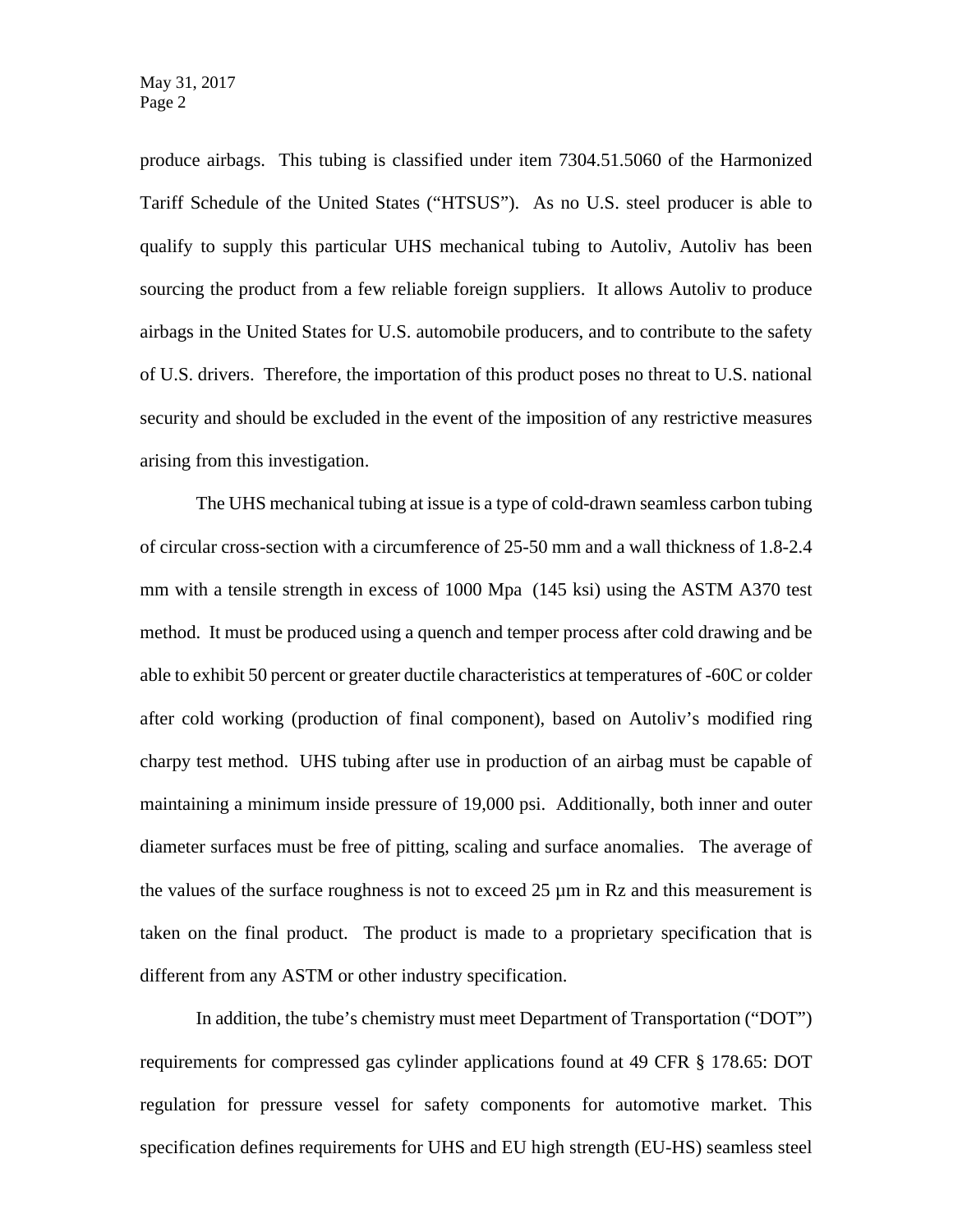as raw material for pressure vessel for automotive safety components. The tubing also meets SAE/USCAR-24 3.2.9 – "The overall hermeticity limit shall be set at the resulting calculated value limiting the potential degradation of the inflator performance over the 15 year vehicle life to less than or equal to 10%."

Autoliv's UHS tubing is specifically designed to produce safety components with the following specifications:

- Holding internal pressures up to 12,500 psi during storage.
- Resist pressure impact up to 22,500 psi during the deployment.
- Hydroburst test at ambient and low temperature  $(-60^{\circ} \text{ C})$  deployment.
- Bonfire and pressure cycle life with post deployment test to demonstrate capability to sustain inside pressure.
- Observe ductile fracture during the burst testing in order to prevent the fragmentation, shrapnel or burrs.

Autoliv's UHS tube is different from mechanical tubing and also mechanical tubing used by other airbag producers. A few years ago, Autoliv, used a more generally available type of tubing for producing airbags. However, today Autoliv has emigrated to this UHS tube. Specifically, in comparison with other mechanic tubing, Autoliv's UHS tube has stricter requirements and specifications. Examples of differences are as follows:

- Traditional airbag tubing achieves an ultimate tensile strength of around 100-110 ksi or around 700-750 Mpa. UHS tubing is engineered to achieve much higher tensile strengths exceeding 145 ksi and 1000 Mpa.
- Traditional airbag tubing has thicker walls to achieve its strength. UHS tubing is capable of achieving higher strength with a thinner wall. For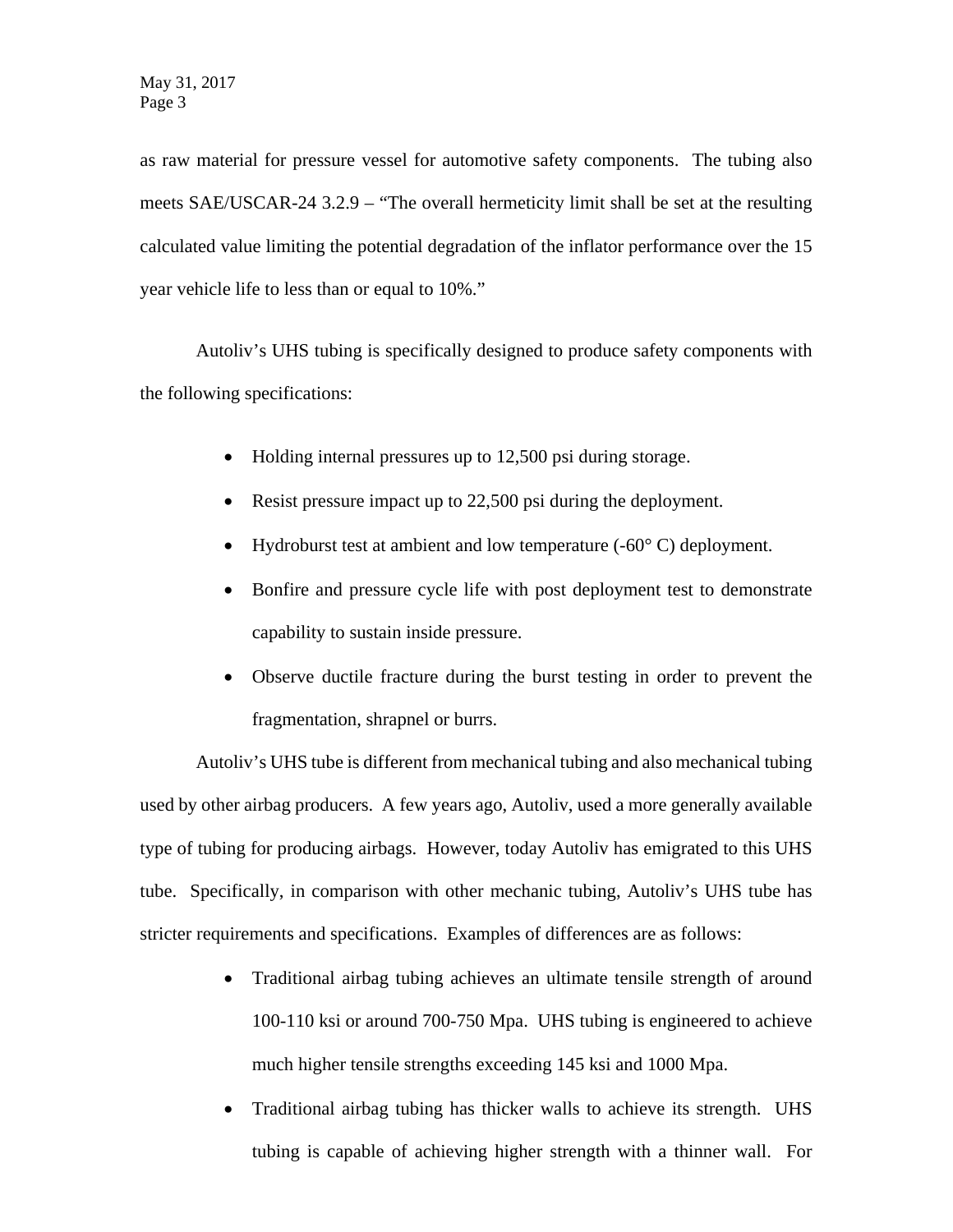example, a 30mm traditional ASTM 519 tubing has a wall thickness of 2.5mm while a UHS tubing has a much higher tensile strength with a wall thickness of 2.0mm.

- For traditional airbag tubing, the charpy test is performed over a flat plate specimen. For UHS tubing the test must be performed using a cutout ring from the most reduced cold formed area. This makes achieving the testing standard significantly more challenging. This unique testing method was developed specifically by Autoliv to determine the ductile to brittle transition temperature ("DBTT") measurement in the most significant cold worked/swaged areas.
- Traditional airbag tubing does not require quench and temper processing. Traditional airbag tubing goes through a high amount of cold working as it is cold drawn. The combination of the cold working that occurs in this process and the air hardening with this type of steel make it adequate for the mid-level performance requirement. However, this process tends to produce tubing that is prone to being brittle and having failures. Autoliv's UHS tubing is much more difficult to produce, but the production process is able to achieve a more ductile product if performed correctly under Autoliv's stringent standards.

In general, steel mills are not set up to follow this unique production process sequence, so most steel mills are not capable of producing this tube to Autoliv's specifications. Autoliv is not aware of any U.S. steel mill that is capable of producing this tubing. Additionally, most steel mills do not even have the facilities and equipment to test the product. Over the years, Autoliv has been unable to find a U.S.-based supplier to meet